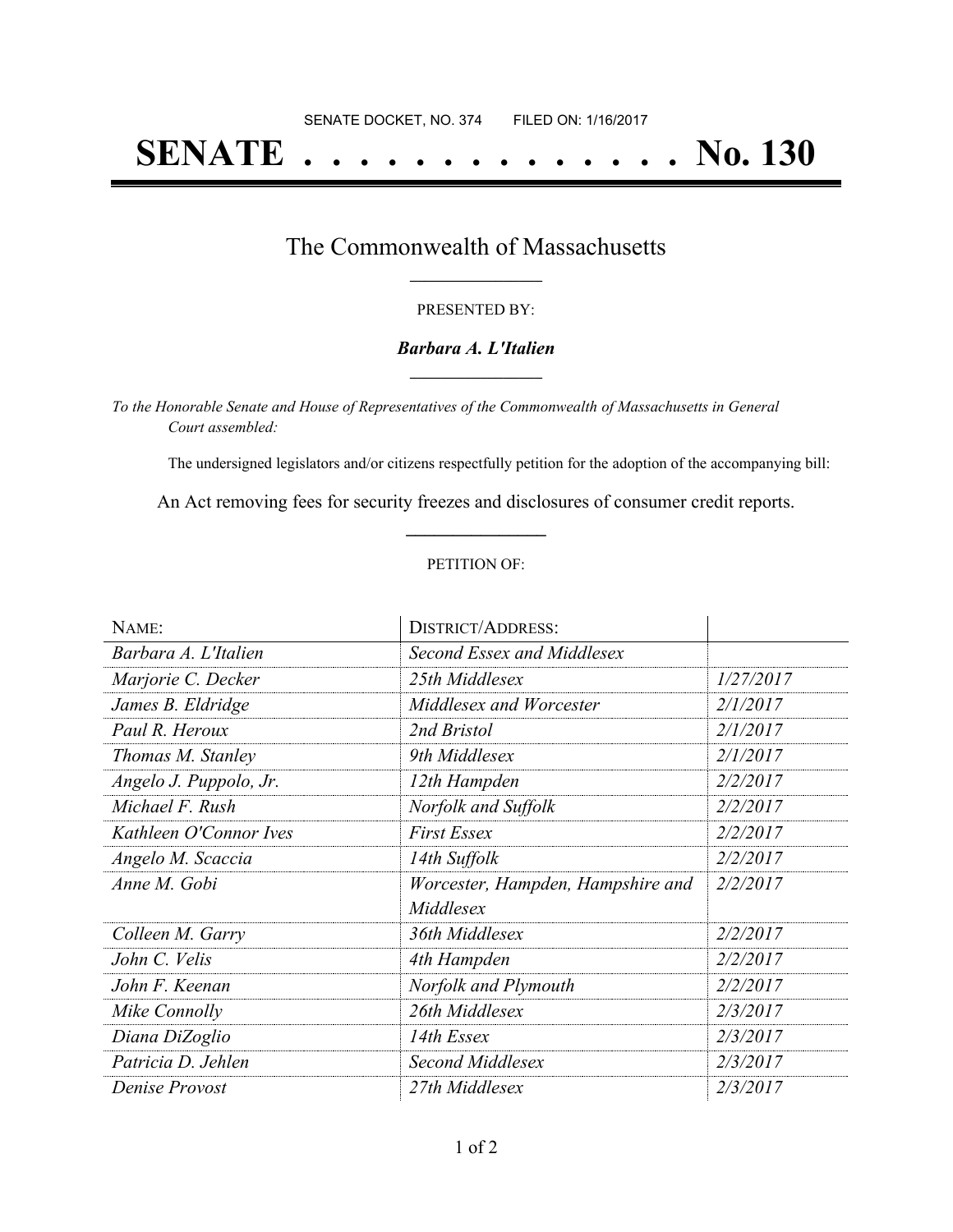| Paul K. Frost           | 7th Worcester                      | 2/3/2017  |
|-------------------------|------------------------------------|-----------|
| Steven S. Howitt        | 4th Bristol                        | 2/3/2017  |
| Sal N. DiDomenico       | Middlesex and Suffolk              | 2/6/2017  |
| Michael J. Barrett      | <b>Third Middlesex</b>             | 2/15/2017 |
| William L. Crocker, Jr. | 2nd Barnstable                     | 2/23/2017 |
| William N. Brownsberger | Second Suffolk and Middlesex       | 9/20/2017 |
| Jason M. Lewis          | Fifth Middlesex                    | 9/20/2017 |
| Carolyn C. Dykema       | 8th Middlesex                      | 9/20/2017 |
| Cynthia Stone Creem     | <b>First Middlesex and Norfolk</b> | 9/20/2017 |
| Patrick M. O'Connor     | Plymouth and Norfolk               | 9/20/2017 |
| Walter F. Timilty       | Norfolk, Bristol and Plymouth      | 9/26/2017 |
| James M. Cantwell       | 4th Plymouth                       | 9/26/2017 |
| Sonia Chang-Diaz        | Second Suffolk                     | 11/9/2017 |
| Christine P. Barber     | 34th Middlesex                     | 10/4/2017 |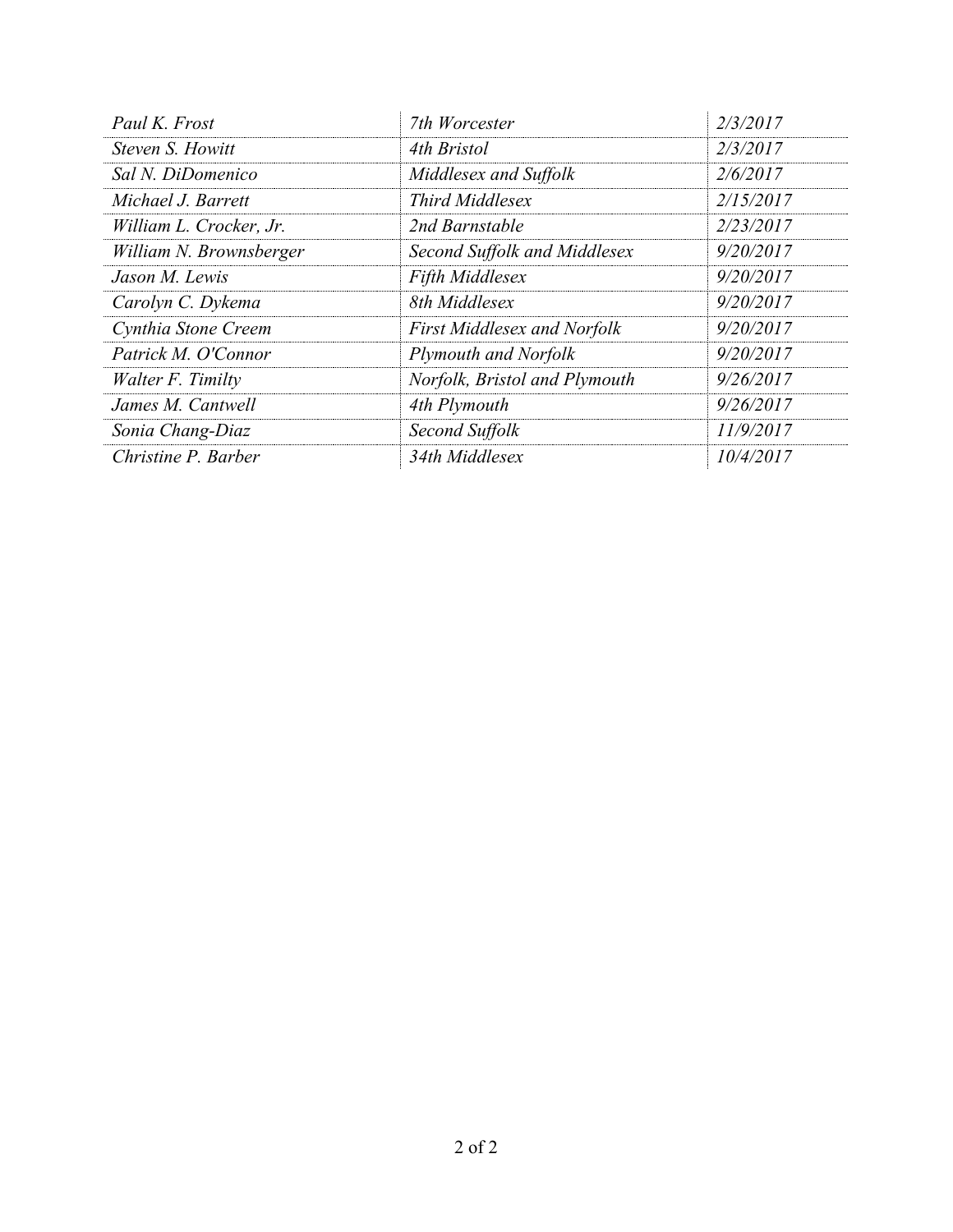# SENATE DOCKET, NO. 374 FILED ON: 1/16/2017 **SENATE . . . . . . . . . . . . . . No. 130**

By Ms. L'Italien, a petition (accompanied by bill, Senate, No. 130) of Barbara A. L'Italien, Marjorie C. Decker, James B. Eldridge, Paul R. Heroux and other members of the General Court for legislation to remove fees for security freezes and disclosures of consumer credit reports. Consumer Protection and Professional Licensure.

## The Commonwealth of Massachusetts

**In the One Hundred and Ninetieth General Court (2017-2018) \_\_\_\_\_\_\_\_\_\_\_\_\_\_\_**

**\_\_\_\_\_\_\_\_\_\_\_\_\_\_\_**

An Act removing fees for security freezes and disclosures of consumer credit reports.

Be it enacted by the Senate and House of Representatives in General Court assembled, and by the authority *of the same, as follows:*

|    | SECTION 1. Section 56 of chapter 93 of the General Laws, as appearing in the 2014                  |
|----|----------------------------------------------------------------------------------------------------|
| 2  | Official Edition, is hereby amended by inserting, in line 46, after the word "days" the following  |
| 3  | words:, or you have been a victim of identity theft and submit a valid police report relating to   |
| 4  | the theft.                                                                                         |
| 5  | SECTION 2. Section 59 of said chapter 93, as so appearing, is hereby amended by                    |
| 6  | inserting at the end thereof, the following subsection:-                                           |
| 7  | (f) A consumer reporting agency shall not charge a consumer for any disclosures or a               |
| 8  | copy of a consumer report for a consumer who is a victim of identity theft or his spouse,          |
| 9  | provided that the victim has submitted a valid police report relating to the identity theft to the |
| 10 | consumer reporting agency.                                                                         |